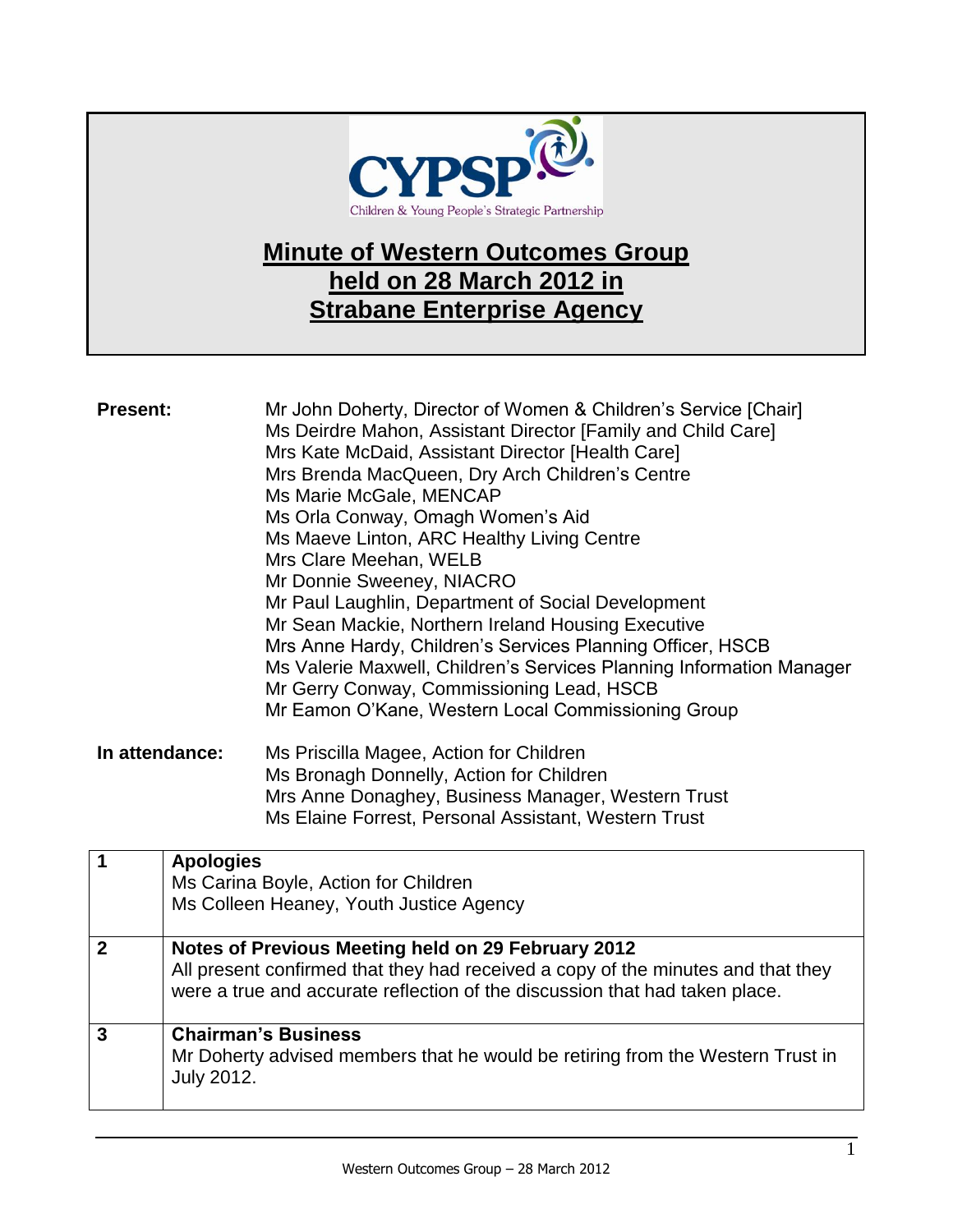| $\overline{\mathbf{4}}$ | <b>Matters Arising</b>                                                                                                                                                                                                                                                                                                                                                                                                                                                                                                                             |                   |  |
|-------------------------|----------------------------------------------------------------------------------------------------------------------------------------------------------------------------------------------------------------------------------------------------------------------------------------------------------------------------------------------------------------------------------------------------------------------------------------------------------------------------------------------------------------------------------------------------|-------------------|--|
|                         | <b>Membership</b><br>Mr Doherty welcomed Mrs Clare Meehan, WELB, who was representing<br>Mrs Philomena McDermott.                                                                                                                                                                                                                                                                                                                                                                                                                                  |                   |  |
|                         | Mrs Hardy advised that gaps in membership for all the Outcomes Groups was<br>discussed at a recent meeting of the CYPSP. She agreed to keep Mr Doherty<br>advised of progress, but said it may be helpful if Outcomes Groups could make<br>direct contact with Councils and the PSNI to identify representatives, to finalise the<br>membership.                                                                                                                                                                                                   |                   |  |
|                         | <b>Finance and Commissioning Process 2011/12</b><br>Mr Doherty advised that the Western Outcomes Group's allocation of £100,000 for<br>the financial year 2011/12 had been fully utilised, as outlined below.                                                                                                                                                                                                                                                                                                                                      |                   |  |
|                         |                                                                                                                                                                                                                                                                                                                                                                                                                                                                                                                                                    |                   |  |
|                         | Dry Arch Children's Centre                                                                                                                                                                                                                                                                                                                                                                                                                                                                                                                         | £20,000           |  |
|                         | Fermanagh Women's Aid                                                                                                                                                                                                                                                                                                                                                                                                                                                                                                                              | £27,000           |  |
|                         | Foyle Down's Syndrome Trust<br><b>Omagh HomeStart</b>                                                                                                                                                                                                                                                                                                                                                                                                                                                                                              | £7,139            |  |
|                         |                                                                                                                                                                                                                                                                                                                                                                                                                                                                                                                                                    | £2,400            |  |
|                         | Dry Arch Children's Centre                                                                                                                                                                                                                                                                                                                                                                                                                                                                                                                         | £9,435            |  |
|                         | Positive Futures, Fermanagh<br>Foyle Women's Aid                                                                                                                                                                                                                                                                                                                                                                                                                                                                                                   | £9,998<br>£13,350 |  |
|                         | Mencap                                                                                                                                                                                                                                                                                                                                                                                                                                                                                                                                             |                   |  |
|                         | Fermanagh Women's Aid                                                                                                                                                                                                                                                                                                                                                                                                                                                                                                                              | £2,500<br>£2,000  |  |
|                         | <b>NEWPIN</b>                                                                                                                                                                                                                                                                                                                                                                                                                                                                                                                                      | £6,178            |  |
|                         | <b>Total</b>                                                                                                                                                                                                                                                                                                                                                                                                                                                                                                                                       | £100,000          |  |
|                         |                                                                                                                                                                                                                                                                                                                                                                                                                                                                                                                                                    |                   |  |
|                         | Mrs Donaghey advised that payments had already been made to the above<br>organisations via the Trust's Contracts Department. Mrs Donaghey reported that<br>she had been contacted by NEWPIN who had submitted an email application for<br>£8,000. Mrs Donaghey, in liaison with the Trust's IT Department, traced<br>NEWPIN's email to a spam folder. It was agreed with Mr Doherty that the<br>remaining balance of £6,178, as reported at the meeting on 29 February 2012,<br>should be awarded to NEWPIN, as they met the application criteria. |                   |  |
|                         | Mr Doherty reported that the above organisations had been contacted and<br>confirmed that they could incur the costs before the end of this financial year.                                                                                                                                                                                                                                                                                                                                                                                        |                   |  |
|                         | <b>Finance and Commissioning Process 2012/13</b><br>Mrs Hardy reported that the allocation of £100,000 by the CYPSP had been<br>provided on a recurrent basis. She envisaged that the finance and commissioning<br>process for 2012/13 was likely to be an in-year process, but advised that a paper,<br>which is to be available by the end of May 2012, would ensure a more                                                                                                                                                                      |                   |  |

standardised process for all Outcomes Groups.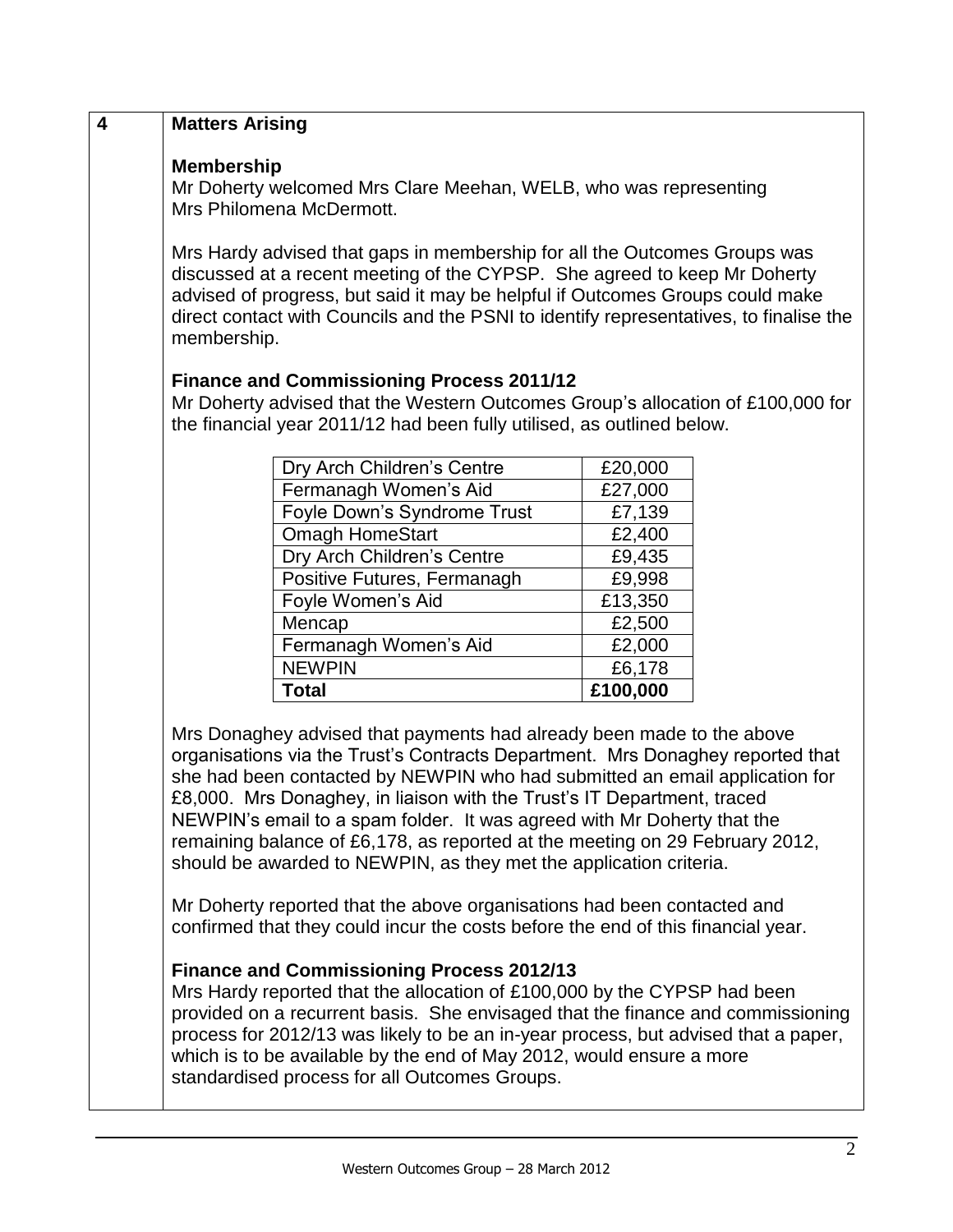|   | Mr Conway noted that £100,000 was a small investment, but said he was hopeful<br>that other organisations would align with this process in the future.                                                                                                                                                                                                                                                                                                                                                                                                                                   |
|---|------------------------------------------------------------------------------------------------------------------------------------------------------------------------------------------------------------------------------------------------------------------------------------------------------------------------------------------------------------------------------------------------------------------------------------------------------------------------------------------------------------------------------------------------------------------------------------------|
|   | Mr Laughlin reported that the Early Intervention City Partnership had agreed the<br>following three high level objectives:-<br>$\triangleright$ Speech and language.<br>$\triangleright$ Better access to services.<br>$\triangleright$ Build active citizenship for young people.                                                                                                                                                                                                                                                                                                       |
|   | Mr Laughlin stated that it important to get the process right as 25% of DSD<br>funding was to be allocated to children and young people which could amount to<br>£1M. He said DSD was awaiting the priorities from the Outcomes Group to inform<br>their decision making process.                                                                                                                                                                                                                                                                                                        |
|   | Mr O'Kane said it was important that a considered approach was adopted to the<br>communication process in respect of financial matters.                                                                                                                                                                                                                                                                                                                                                                                                                                                  |
|   | Visit by Chief Executive, Public Health Agency<br>Mr Conway advised that he had facilitated a visit by Dr Eddie Rooney, Chief<br>Executive of the Public Health Agency, to Shantallow Family Support HUB on<br>29 February 2012. He said this had been an opportunity for Dr Rooney to view<br>how a Family Support HUB worked in practice. He advised that over 20 people<br>from a range of agencies involved in the HUB were in attendance and were able to<br>outline how the right support at the right time and place, was delivered to<br>vulnerable children and their families. |
|   | Mr Conway reported that the work of the Family Support HUB was very positively<br>received by Dr Rooney.                                                                                                                                                                                                                                                                                                                                                                                                                                                                                 |
|   | Mr Laughlin requested a meeting with Mr Conway to discuss Family Support<br>HUBS.                                                                                                                                                                                                                                                                                                                                                                                                                                                                                                        |
| 5 | <b>Update on Consultation on Action Plan</b><br>Mrs Hardy reported that Mrs Una Geelan was now permanently employed by the<br>HSCB and would be able to continue to assist all the Outcomes Groups with the<br>consultation process and future work e.g., information leaflets for Outcomes<br>Groups.                                                                                                                                                                                                                                                                                   |
|   | Mr Doherty asked Mrs Hardy to thank Mrs Geelan for the presentation work she<br>had prepared in relation to the consultation. Members endorsed Mr Doherty's<br>comments.                                                                                                                                                                                                                                                                                                                                                                                                                 |
|   | Ms Magee advised that herself and Ms Donnelly had met with a range of groups<br>including:- Early Years Teams, Action for Children, rural women's groups, parents<br>of children with disabilities and school age mums regarding the consultation.<br>Mr Doherty asked members to encourage people to respond to the consultation by                                                                                                                                                                                                                                                     |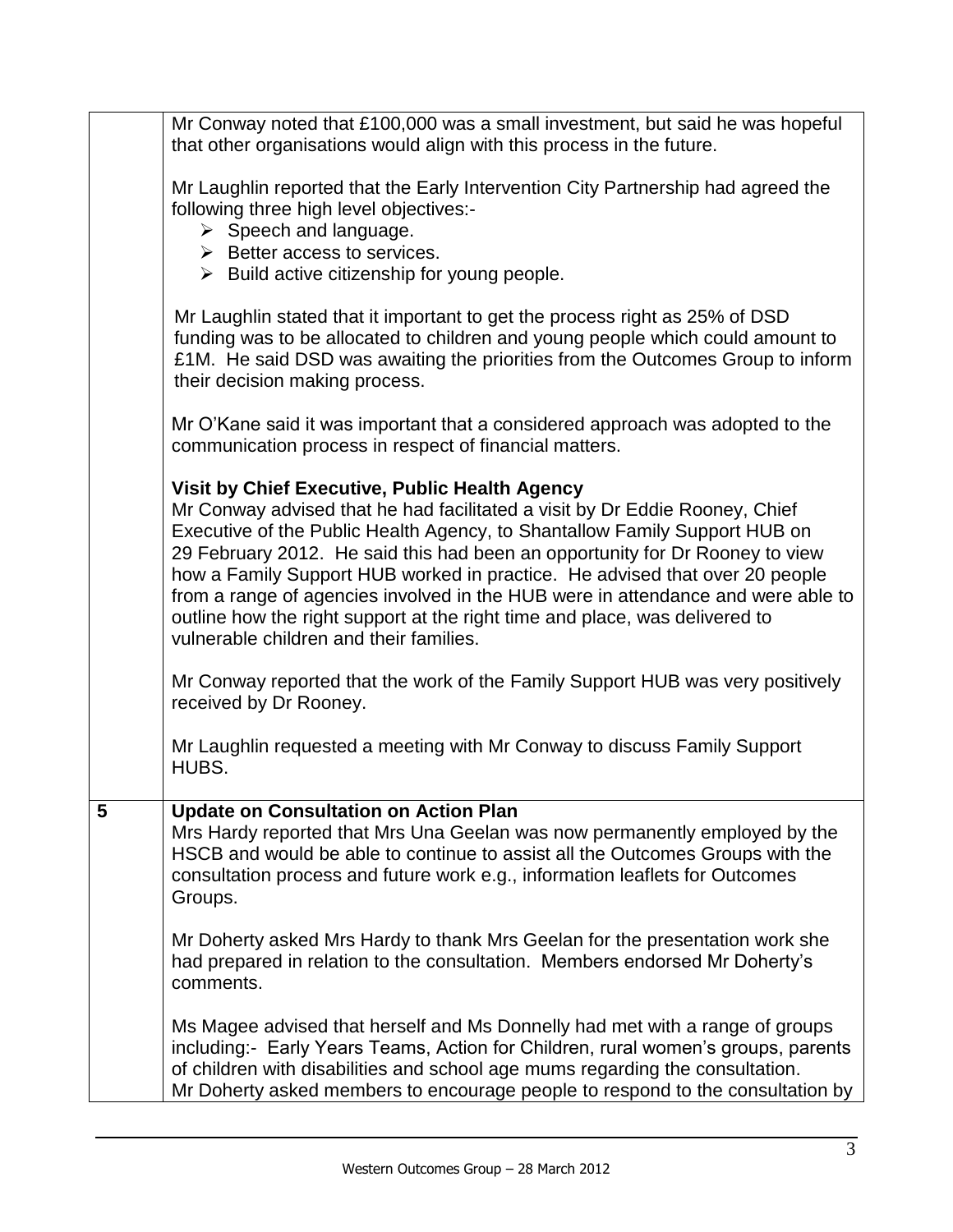|                | the closing date of 11 April 2012.                                                                                                                                                                                                                                                                                                                                                                                                                                                                                                                    |
|----------------|-------------------------------------------------------------------------------------------------------------------------------------------------------------------------------------------------------------------------------------------------------------------------------------------------------------------------------------------------------------------------------------------------------------------------------------------------------------------------------------------------------------------------------------------------------|
|                | Mrs Hardy advised that she had arranged to meet with Ms Magee and<br>Ms Donnelly on 13 April 2012 to analyse the responses received. It was agreed<br>that a workshop would take place on 25 April 2012, which is the date of next<br>scheduled meeting, and a working lunch would be arranged.                                                                                                                                                                                                                                                       |
| 6              | <b>Update on Locality Planning Groups</b><br>Ms Magee distributed a report on the work of Western Locality Planning Groups<br>and agreed to provide quarterly updates to the group. She agreed to arrange for<br>the report to be placed on the CYPSP's website.                                                                                                                                                                                                                                                                                      |
| $\overline{7}$ | <b>Website</b><br>Ms Maxwell, Children's Services Planning Information Manager, gave members a<br>demonstration of the new website www.cypsp.org                                                                                                                                                                                                                                                                                                                                                                                                      |
|                | Ms Maxwell displayed website information on Outcomes Based Planning,<br>Outcomes Groups, Regional Sub Groups, Locality Planning Groups, Family<br>Support HUBS, Young People's pages etc. She advised that it was hoped to set<br>up Twitter and Facebook accounts. Ms Maxwell advised that training sessions on<br>the interactive maps and statistical information would be offered in the near future.<br>She requested that future minutes and reports are forwarded to her to populate the<br>website and to ensure that it was kept up-to-date. |
|                | Ms McGale offered to assist with information for the section "Young People's<br>Pages". Mrs McDaid suggested including a link to CEMACH [Confidential Enquiry<br>into Maternal and Child Health] on the website.                                                                                                                                                                                                                                                                                                                                      |
|                | Ms Conway enquired if children affected by domestic violence were to be included<br>in the children's planning process. Ms Mahon endorsed this view and Mrs Hardy<br>agreed to look into this matter and report back at the next meeting.                                                                                                                                                                                                                                                                                                             |
|                | Mr Doherty thanked Ms Maxwell and noted the very comprehensive website<br>information. Members agreed that it was an excellent resource.                                                                                                                                                                                                                                                                                                                                                                                                              |
| 8              | <b>Early Intervention Directory</b><br>Ms Magee distributed a copy of the work prepared to date on the directory of<br>models of early intervention. She advised that information relating to the Northern<br>Sector of the Trust was also to be included.                                                                                                                                                                                                                                                                                            |
|                | Mrs Donaghey advised that she would raise this issue at the next SureStart<br>meeting so that additional information could also be incorporated.                                                                                                                                                                                                                                                                                                                                                                                                      |
|                | Members agreed it was important that evaluations were undertaken in respect of<br>models of practice.                                                                                                                                                                                                                                                                                                                                                                                                                                                 |